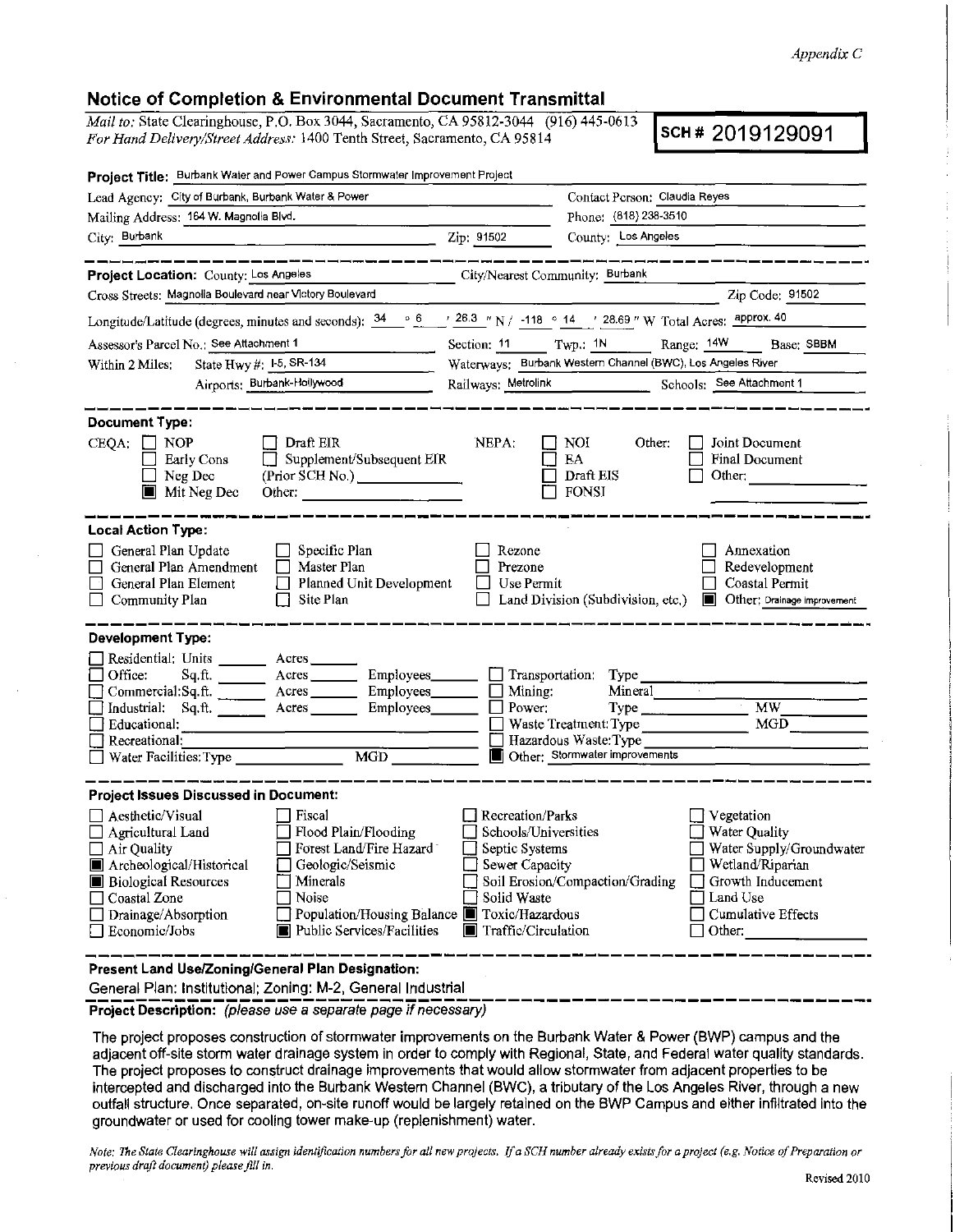# **Reviewing Agencies Checklist**

| If you have already sent your document to the agency please denote that with an "S".                                                                                                                                                                                                                                                                                                                                                                                     |                                                     |
|--------------------------------------------------------------------------------------------------------------------------------------------------------------------------------------------------------------------------------------------------------------------------------------------------------------------------------------------------------------------------------------------------------------------------------------------------------------------------|-----------------------------------------------------|
| Air Resources Board                                                                                                                                                                                                                                                                                                                                                                                                                                                      | Office of Historic Preservation                     |
| Boating & Waterways, Department of                                                                                                                                                                                                                                                                                                                                                                                                                                       | Office of Public School Construction                |
| California Emergency Management Agency                                                                                                                                                                                                                                                                                                                                                                                                                                   | Parks & Recreation, Department of                   |
| California Highway Patrol<br>$\sim 10$                                                                                                                                                                                                                                                                                                                                                                                                                                   | Pesticide Regulation, Department of                 |
| $\mathcal{L}^{\mathcal{L}}$<br>Caltrans District #                                                                                                                                                                                                                                                                                                                                                                                                                       | Public Utilities Commission                         |
| Caltrans Division of Aeronautics<br>$\overline{\phantom{a}}$                                                                                                                                                                                                                                                                                                                                                                                                             | Regional WQCB # 4<br>$X =$                          |
| Caltrans Planning<br>$\overline{\phantom{a}}$                                                                                                                                                                                                                                                                                                                                                                                                                            | Resources Agency                                    |
| $\frac{1}{\sqrt{1-\frac{1}{2}}}\frac{1}{\sqrt{1-\frac{1}{2}}}\frac{1}{\sqrt{1-\frac{1}{2}}}\frac{1}{\sqrt{1-\frac{1}{2}}}\frac{1}{\sqrt{1-\frac{1}{2}}}\frac{1}{\sqrt{1-\frac{1}{2}}}\frac{1}{\sqrt{1-\frac{1}{2}}}\frac{1}{\sqrt{1-\frac{1}{2}}}\frac{1}{\sqrt{1-\frac{1}{2}}}\frac{1}{\sqrt{1-\frac{1}{2}}}\frac{1}{\sqrt{1-\frac{1}{2}}}\frac{1}{\sqrt{1-\frac{1}{2}}}\frac{1}{\sqrt{1-\frac{1}{2}}}\frac{1}{\sqrt{1-\frac{$<br>Central Valley Flood Protection Board | Resources Recycling and Recovery, Department of     |
| Coachella Valley Mtns. Conservancy                                                                                                                                                                                                                                                                                                                                                                                                                                       | S.F. Bay Conservation & Development Comm.           |
| <b>Coastal Commission</b><br>$\mathcal{L}^{\text{max}}$                                                                                                                                                                                                                                                                                                                                                                                                                  | San Gabriel & Lower L.A. Rivers & Mtns. Conservancy |
| Colorado River Board                                                                                                                                                                                                                                                                                                                                                                                                                                                     | San Joaquin River Conservancy                       |
| Conservation, Department of                                                                                                                                                                                                                                                                                                                                                                                                                                              | Santa Monica Mtns. Conservancy                      |
| Corrections, Department of<br>$\frac{1}{2}$                                                                                                                                                                                                                                                                                                                                                                                                                              | <b>State Lands Commission</b>                       |
| Delta Protection Commission<br>$\overline{\phantom{a}}$                                                                                                                                                                                                                                                                                                                                                                                                                  | SWRCB: Clean Water Grants                           |
| Education, Department of                                                                                                                                                                                                                                                                                                                                                                                                                                                 | $\times$ SWRCB: Water Quality                       |
| <b>Energy Commission</b>                                                                                                                                                                                                                                                                                                                                                                                                                                                 | SWRCB: Water Rights                                 |
| Fish & Game Region # 5<br>$X =$                                                                                                                                                                                                                                                                                                                                                                                                                                          | Tahoe Regional Planning Agency                      |
| Food & Agriculture, Department of                                                                                                                                                                                                                                                                                                                                                                                                                                        | Toxic Substances Control, Department of             |
| Forestry and Fire Protection, Department of                                                                                                                                                                                                                                                                                                                                                                                                                              | Water Resources, Department of                      |
| General Services, Department of<br>$\overline{\phantom{a}}$                                                                                                                                                                                                                                                                                                                                                                                                              |                                                     |
| Health Services, Department of<br>$\sim 10^{-1}$                                                                                                                                                                                                                                                                                                                                                                                                                         | Other: U.S. Army Corps of Engineers<br>X.           |
| $\Box$ Housing & Community Development                                                                                                                                                                                                                                                                                                                                                                                                                                   |                                                     |
| Native American Heritage Commission                                                                                                                                                                                                                                                                                                                                                                                                                                      |                                                     |
|                                                                                                                                                                                                                                                                                                                                                                                                                                                                          |                                                     |
| Local Public Review Period (to be filled in by lead agency)                                                                                                                                                                                                                                                                                                                                                                                                              |                                                     |
| Starting Date June 8, 2022                                                                                                                                                                                                                                                                                                                                                                                                                                               | Ending Date July 8, 2022                            |
| Lead Agency (Complete if applicable):                                                                                                                                                                                                                                                                                                                                                                                                                                    |                                                     |
| Consulting Firm: Sapphos Environmental, Inc.                                                                                                                                                                                                                                                                                                                                                                                                                             | Applicant: City of Burbank Water & Power            |
| Address: 430 North Halstead Street                                                                                                                                                                                                                                                                                                                                                                                                                                       | Address: 164 Magnolia Boulevard                     |
| City/State/Zip: Pasadena, CA 91107                                                                                                                                                                                                                                                                                                                                                                                                                                       | City/State/Zip: Burbank, CA 91502                   |
| Contact: Dayna King                                                                                                                                                                                                                                                                                                                                                                                                                                                      | Phone: 818-238-3510                                 |
| Phone: 626-683-3547                                                                                                                                                                                                                                                                                                                                                                                                                                                      |                                                     |
|                                                                                                                                                                                                                                                                                                                                                                                                                                                                          |                                                     |
| Signature of Lead Agency Representative: Claudia Reyes                                                                                                                                                                                                                                                                                                                                                                                                                   | Date: 6/2/2022                                      |
| Authority cited: Section 21083, Public Resources Code. Reference: Section 21161, Public Resources Code.                                                                                                                                                                                                                                                                                                                                                                  |                                                     |